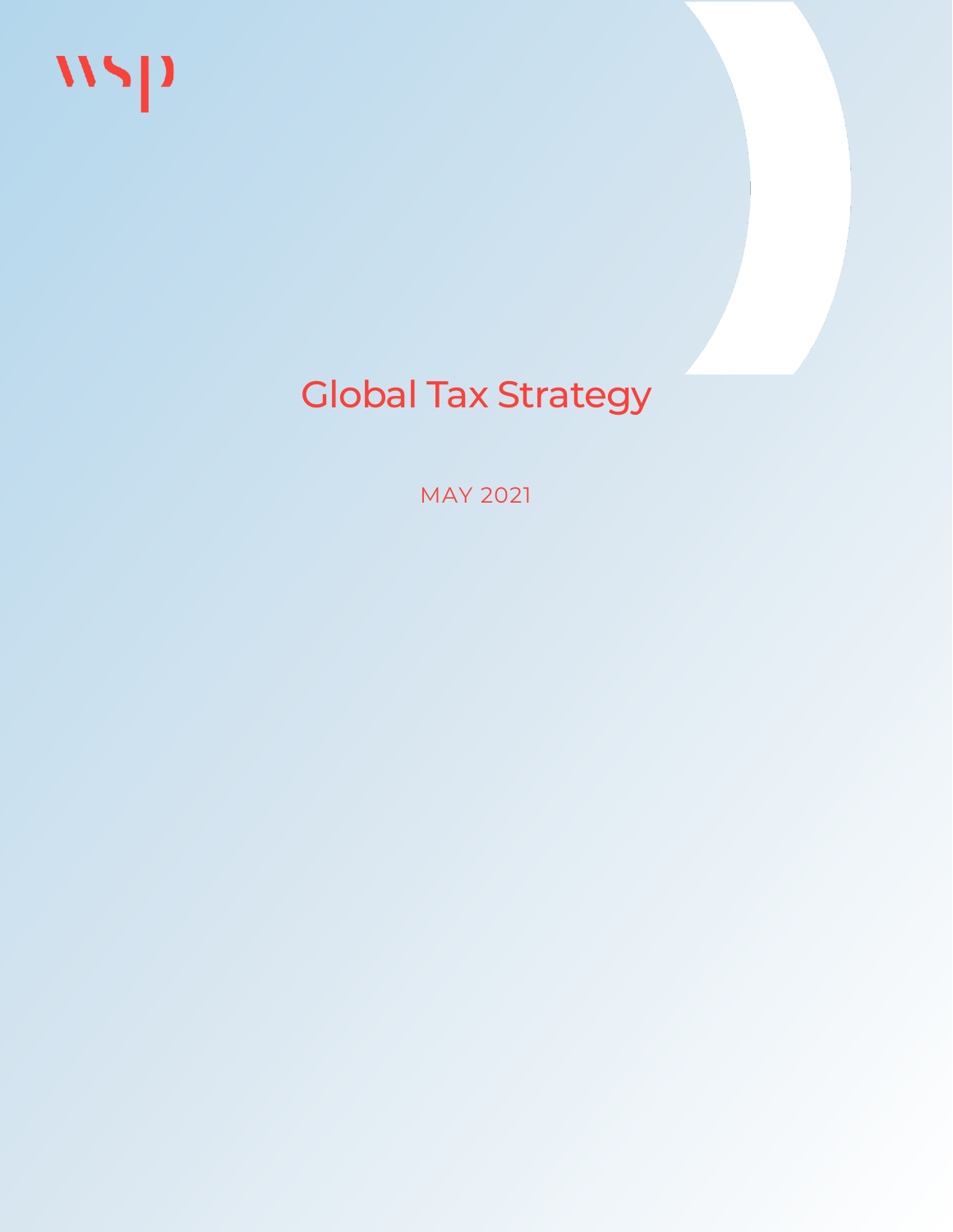

# TABLE OF **CONTENTS**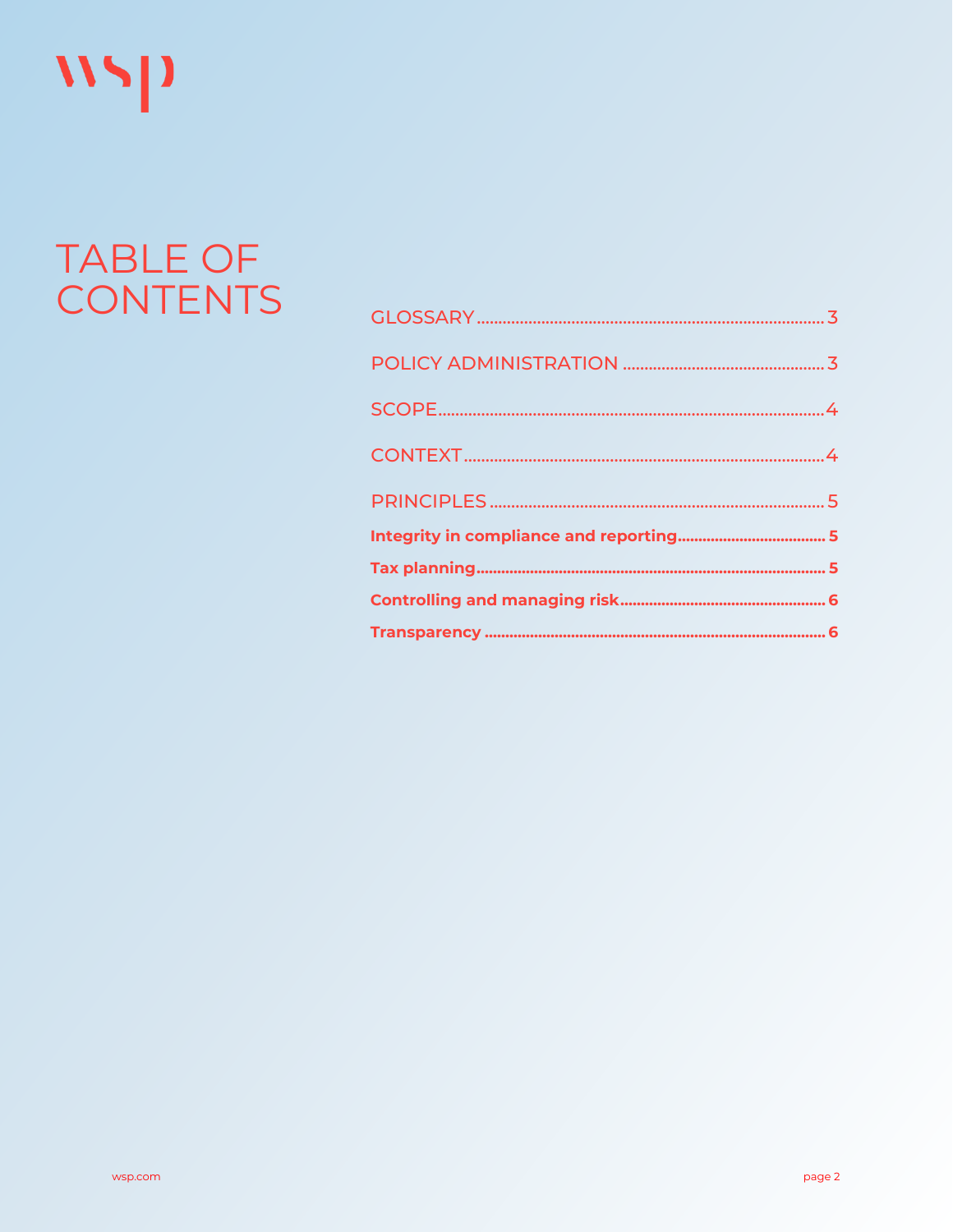

### <span id="page-2-0"></span>**GLOSSARY**

| <b>ACRONYM</b> | <b>DESCRIPTION</b>                                     |  |  |
|----------------|--------------------------------------------------------|--|--|
| <b>BEPS</b>    | Base Erosion and Profit Shifting                       |  |  |
| <b>ESG</b>     | Environmental, Social and Governance                   |  |  |
| <b>GRI</b>     | <b>Global Initiative Reporting</b>                     |  |  |
| <b>OECD</b>    | Organization for Economic Co-operation and Development |  |  |
| <b>SRI</b>     | Socially Responsible Investing                         |  |  |
| <b>WSP</b>     | WSP Global Inc. and its subsidiaries and affiliates    |  |  |

# <span id="page-2-1"></span>ADMINISTRATION

| Applicability | WSP Global Inc and all its subsidiaries                                                                                                                                                                                                                                                                                                                                                         |  |  |
|---------------|-------------------------------------------------------------------------------------------------------------------------------------------------------------------------------------------------------------------------------------------------------------------------------------------------------------------------------------------------------------------------------------------------|--|--|
| Prepared by   | Sylvain Rioux, Global BEPS Initiative Director                                                                                                                                                                                                                                                                                                                                                  |  |  |
| Approved by   | WSP Board of Directors, on 08-10-2021<br>WSP Canada Inc Board of Directors, on 08-25-2021<br>Golder Associates Ltd Board of Directors, on 08-25-2021<br>WSP Holding UK Limited Board of Directors, on 09-16-2021<br>WSP New Zealand Board of Directors, on 10-13-2021<br>WSP Middle East Executive Committee, on 10-13-2021                                                                     |  |  |
|               | WSP Asia Board of Directors, on 12-07-2021<br>WSP USA Group Holding Board of Directors, on 12-20-2021<br>WSP Nordics Leadership Group, on 12-20-2021<br>WSP LAC Management Team, on 01-07-2022<br>Audit Committee, on 08-10-2021<br>WSP Australia Board of Directors, December 2021<br>WSP Central Europe Management Group, on 02-10-2022<br>WSP USA Holdings Board of Directors, on 03-17-2022 |  |  |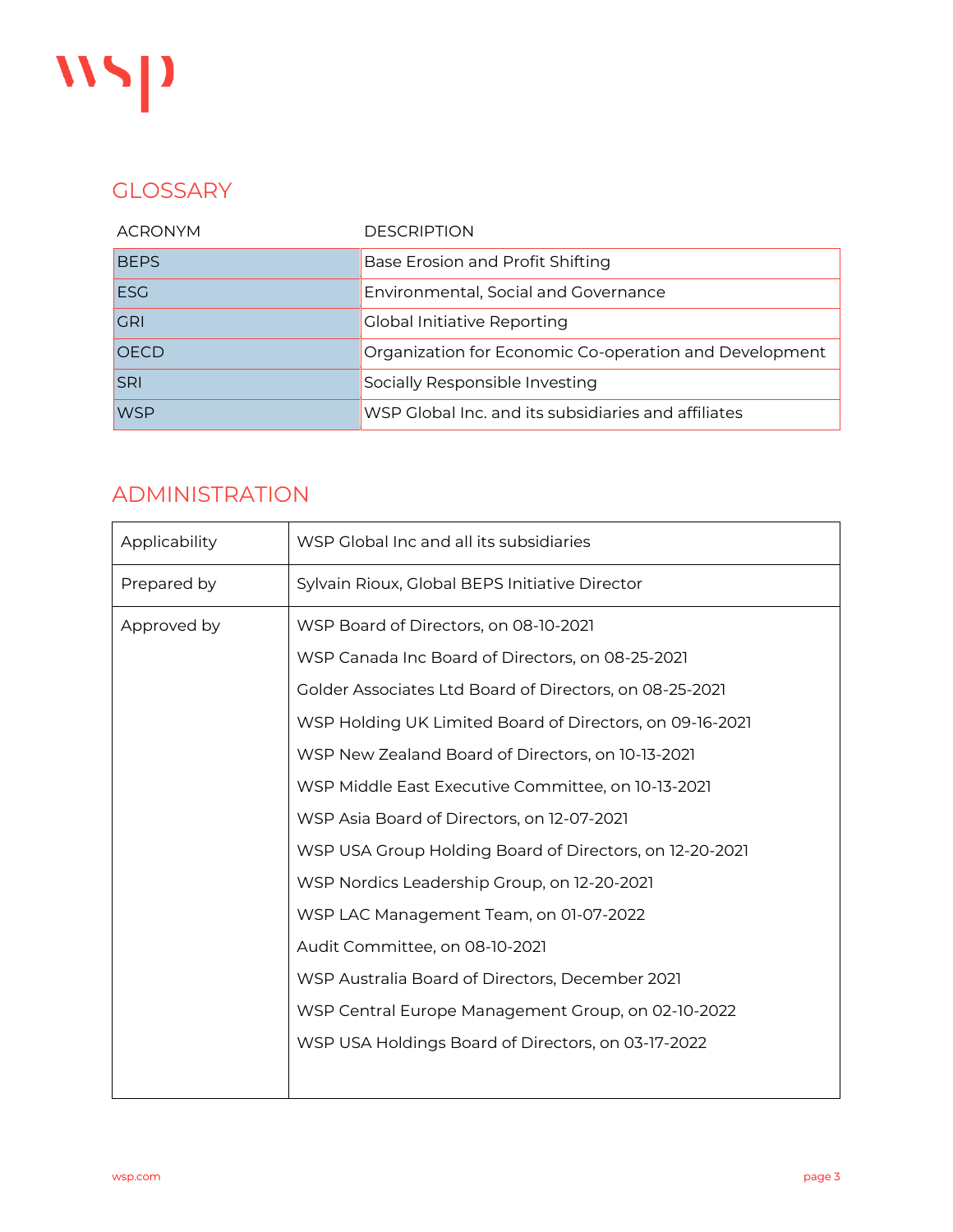

## <span id="page-3-0"></span>SCOPE

This document, approved by the Board of Directors, sets out the WSP principles and approach to conducting its tax affairs and dealing with tax risk. It will be reviewed annually by the WSP tax team and its advisors, who will seek approval for amendments from the Board.

This document is designed to also comply with the following global and local tax transparency and governance requirements:

| <b>WSP entity</b>         | Country        | <b>Local requirement</b>             |
|---------------------------|----------------|--------------------------------------|
| WSP Global Inc            | Canada         | GRI Disclosure 207-1-a               |
| WSP Holding UK Limited    | United Kingdom | Paragraph 16(2), Schedule 19 FA2016  |
| WSP Australia Pty Limited | Australia      | ATO Tax risk Management and          |
|                           |                | Governance Review Guide              |
| WSP New Zealand Limited   | New Zealand    | <b>IRD Multinational Enterprises</b> |
|                           |                | Compliance Focus 2019                |

## <span id="page-3-1"></span>CONTEXT

As one of the world's leading professional services firms, WSP provides strategic advisory, engineering, and design services to clients in the Transportation & Infrastructure, Earth & Environment, Property & Buildings, Power & Energy, Resources, and Industry sectors. WSP's global experts include advisors, engineers, environmental specialists, scientists, technicians, architects, and planners, in addition to other design and program management professionals. Our talented people are well-positioned to deliver successful and sustainable projects, wherever our clients need us.

We work together to provide the most effective and sustainable solutions for our clients. For societies to thrive, we believe that we must all hold ourselves accountable for tomorrow. Countries all across the globe rely on taxes for funding their public expenditures, including infrastructure investment. At WSP, we believe that in order for societies in different countries to be sustainable, public expenses and revenues must be balanced. In this context, large multinational corporations like us have the moral obligation to contribute their fair share of taxes in the countries where they operate.

SRI has experienced significant growth across the globe in recent years and will likely increase even more in the future. SRI is often considered by investment professionals through the lens of ESG factors for investing. This approach focuses on the company's management practices and whether they tend towards sustainability and community improvement. The GRI's new reporting standard on tax – GRI 207 - enables organizations to better understand and communicate information about their tax practices publicly. It is part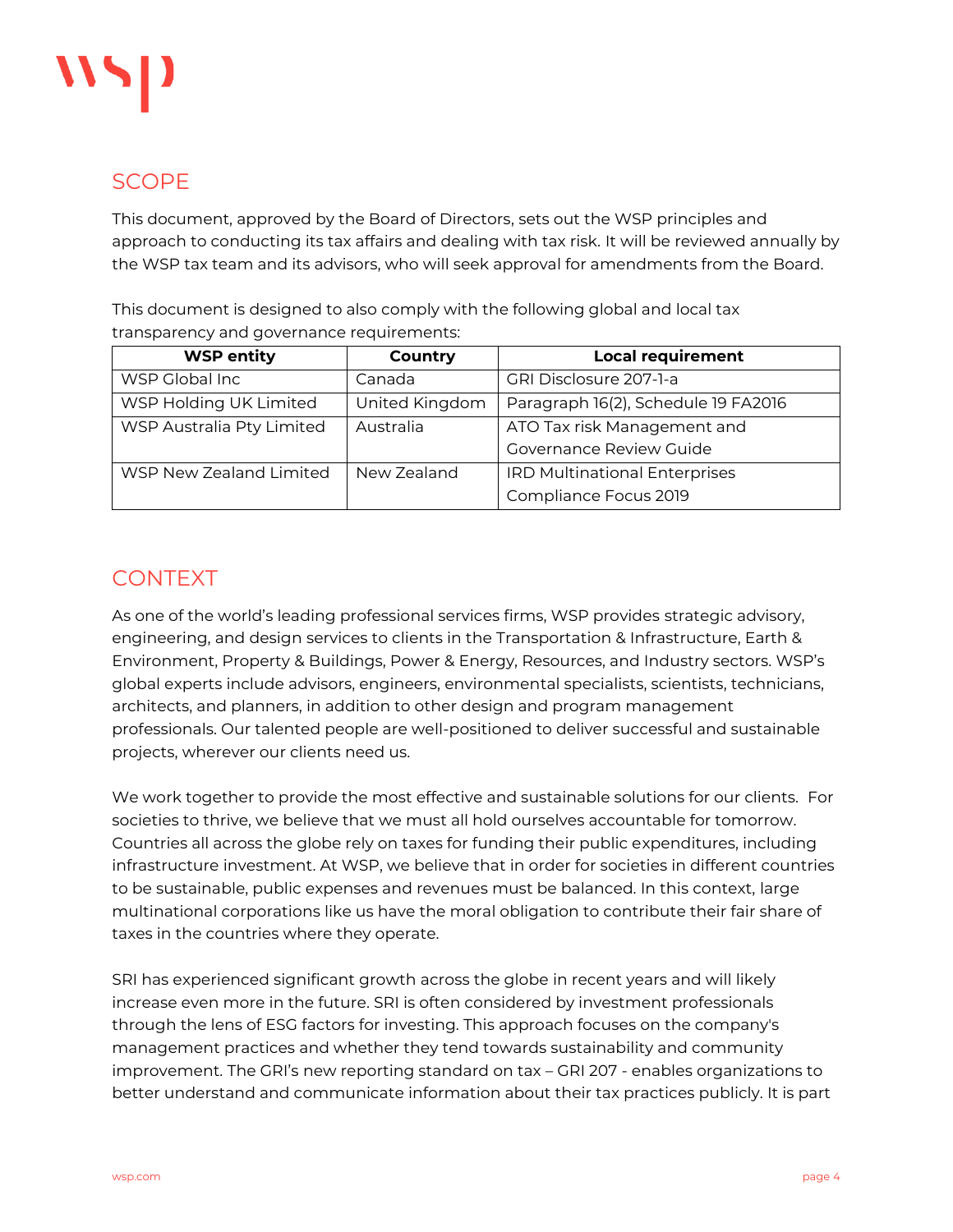

of the GRI Standards – the most widely adopted standards for sustainability reporting – which WSP uses.

### <span id="page-4-0"></span>**PRINCIPLES**

Through the [Code of Conduct and Guiding Principles,](https://wsponline-my.sharepoint.com/personal/sylvain_rioux_wsp_com/Documents/GRI/WSP/Code%20of%20Conduct.pdf) WSP sets high standards of conduct for all employees, maintaining the integrity of our business through the integrity of each and every one of our employees. We are committed to abiding by ethical principles in our business dealings with clients, shareholders, employees and suppliers, and in undertaking our corporate obligations and business activities.

All employees must read, adopt and comply with the Code of Conduct. Below we outline how the Code of Conduct and Guiding Principles apply to our tax function ensuring the tax strategy adopted is consistent with the overall Group's strategy.

#### <span id="page-4-1"></span>**INTEGRITY IN COMPLIANCE AND REPORTING**

Having strong roots locally means we take pride and responsibility in delivering quality for the communities where we live and work. At the same time, we share our expertise and best practices across regions to foster synergy and collaboration. It follows that WSP is committed to correctly applying domestic laws as well as international tax laws in all the various jurisdictions in which we operate and do business. We aim to pay the amount of tax legally due in the jurisdictions where taxes are due and to submit the necessary documentation required by the relevant jurisdictions within the reportorial deadlines.

Consistent with our empowering culture and requirement to hold ourselves accountable, we have systems, processes and controls in place to identify, monitor, manage and escalate tax risks, and we make any necessary changes to take account of changes in tax laws. In addition to internal measures, we regularly use highly qualified external taxation advisers to provide specific advice on significant transactions and uncertain tax matters.

These actions intend to ensure our tax affairs are well managed, so that we comply with all our tax compliance and reporting obligations and pay the correct amounts of tax in a timely manner. We likewise ensure tax is accurately reported in WSP's financial statements and internal management reports.

#### <span id="page-4-2"></span>**TAX PLANNING**

We have built the internal profile for the tax function by way of partnering with the business to understand and advise upon the tax implications of commercial activities. In doing so, we consider, alongside commercial, strategic and risk factors, the tax laws of the countries in which we operate. We maintain a view to managing efficiently the tax cost to the group of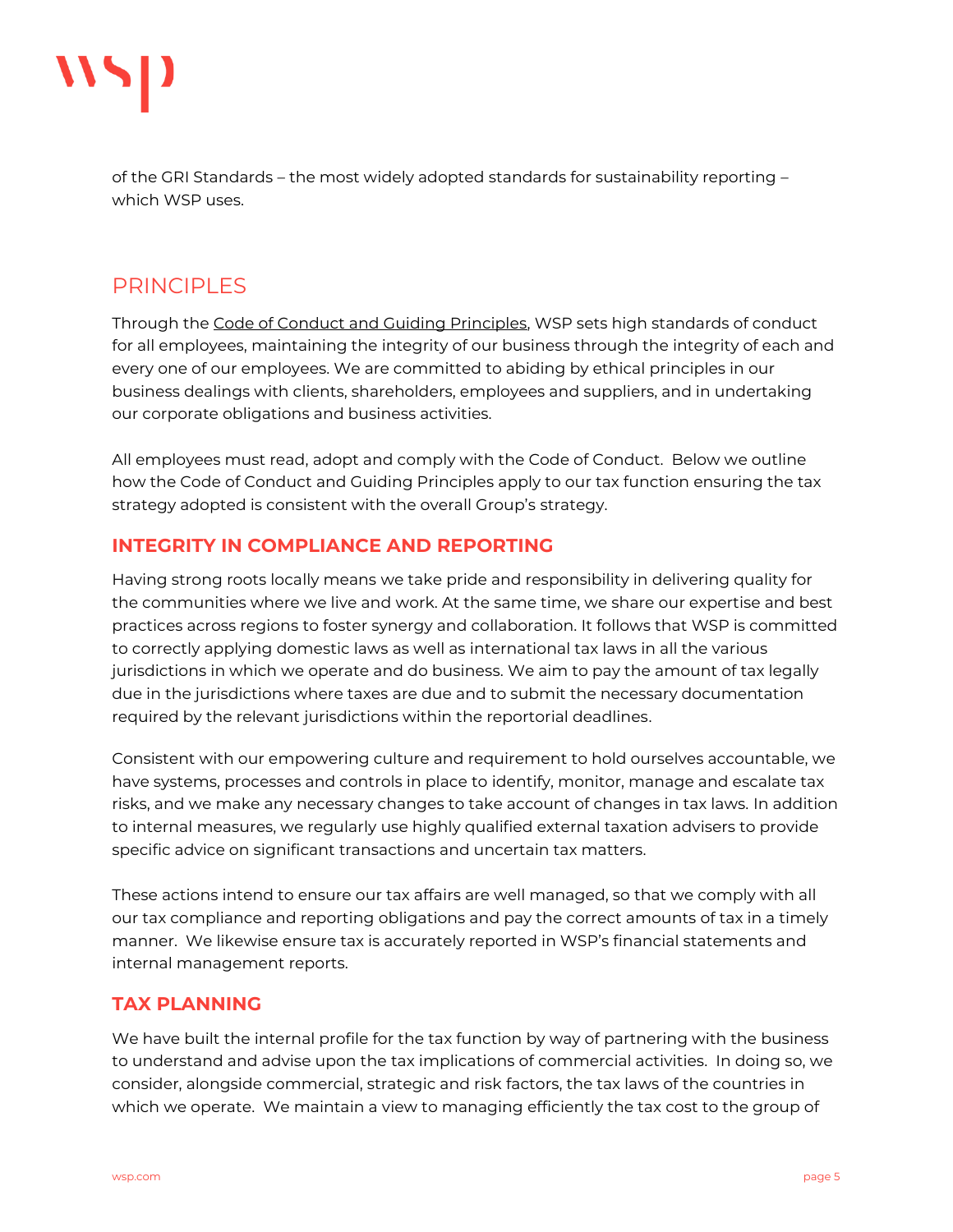

doing business whilst ensuring WSP's legal structure and business arrangements are correctly implemented from a tax perspective. We utilize our resources to ensure that all tax implications are taken into consideration in conducting our business to maximize value on a sustainable basis for our key stakeholders.

We pride ourselves in being locally dedicated with international scale, and we establish entities in jurisdictions where we undertake actual business activities to ensure we operate within the tax laws of those jurisdictions. Where tax incentives and exemptions are implemented by governments to support economic development, we seek to apply them in the manner intended, to provide value to our clients and our shareholders following our commercial objectives.

#### <span id="page-5-0"></span>**CONTROLLING AND MANAGING RISK**

Given the size of our business and tax obligations, risks will inevitably arise from time to time. This may be caused by the interpretation of complex tax laws or the nature of our international tax arrangements, particularly where we leverage our unique international networks of outstanding professionals to collaborate and expand upon our offerings, expertise and geographical reach.

We put the highest ethical standards at the centre of all that we do. Through the application of appropriate professional diligence and care we actively seek to identify, quantify, monitor and manage these risks to ensure they remain in line with our commercial objectives.

Our Delegation of Authority includes a series of conditions that trigger the need to obtain tax advice before proceeding and an escalation process for visibility and approval of tax technical decisions being made. We have a dedicated internal team of International Tax Experts to support local project teams in all tax matters, and our network of local tax teams support the local businesses on domestic tax compliance matters.

We aim for certainty on tax positions we adopt but where tax laws are unclear or subject to interpretation or there is complexity in relation to a risk, external written advice would be sought to ensure that our position would, more likely than not, be settled in our favour.

#### <span id="page-5-1"></span>**TRANSPARENCY**

We engage with Tax Authorities with honesty, business integrity, respect and fairness. We participate with initiatives introduced by Tax Authorities or OECD to promote transparency on how we manage our tax risks at the global level. WSP invests its resources to review and execute these undertakings in collaboration with the Tax Authorities.

Wherever possible, we do so on a real time and transparent basis, to minimize tax risk. We do not take positions on tax matters that may create reputational risk or undermine our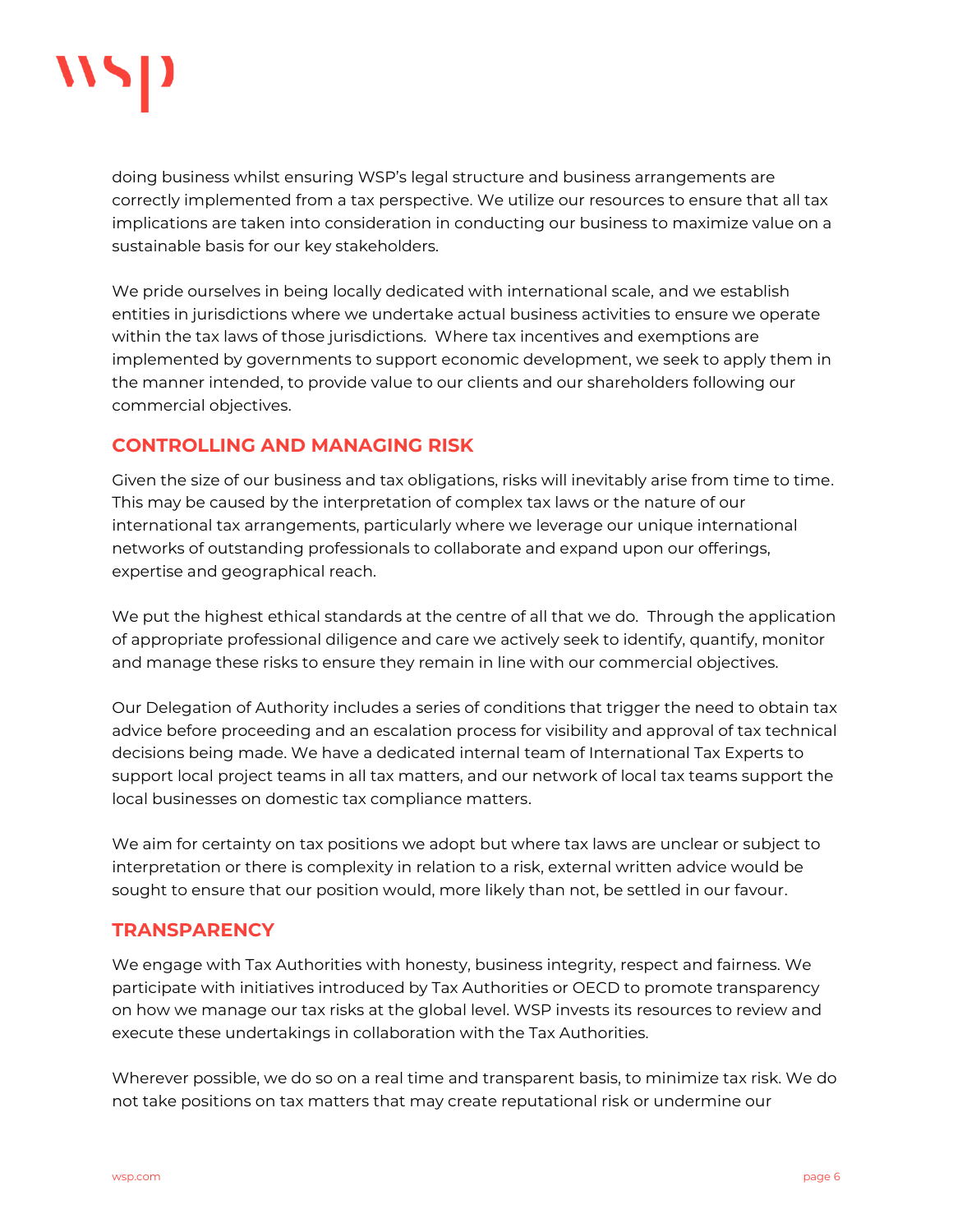

reputation for fair dealing with taxing authorities. Where we disagree with a ruling or decision of a tax authority, we seek to resolve any disputed matters through active and transparent discussion.